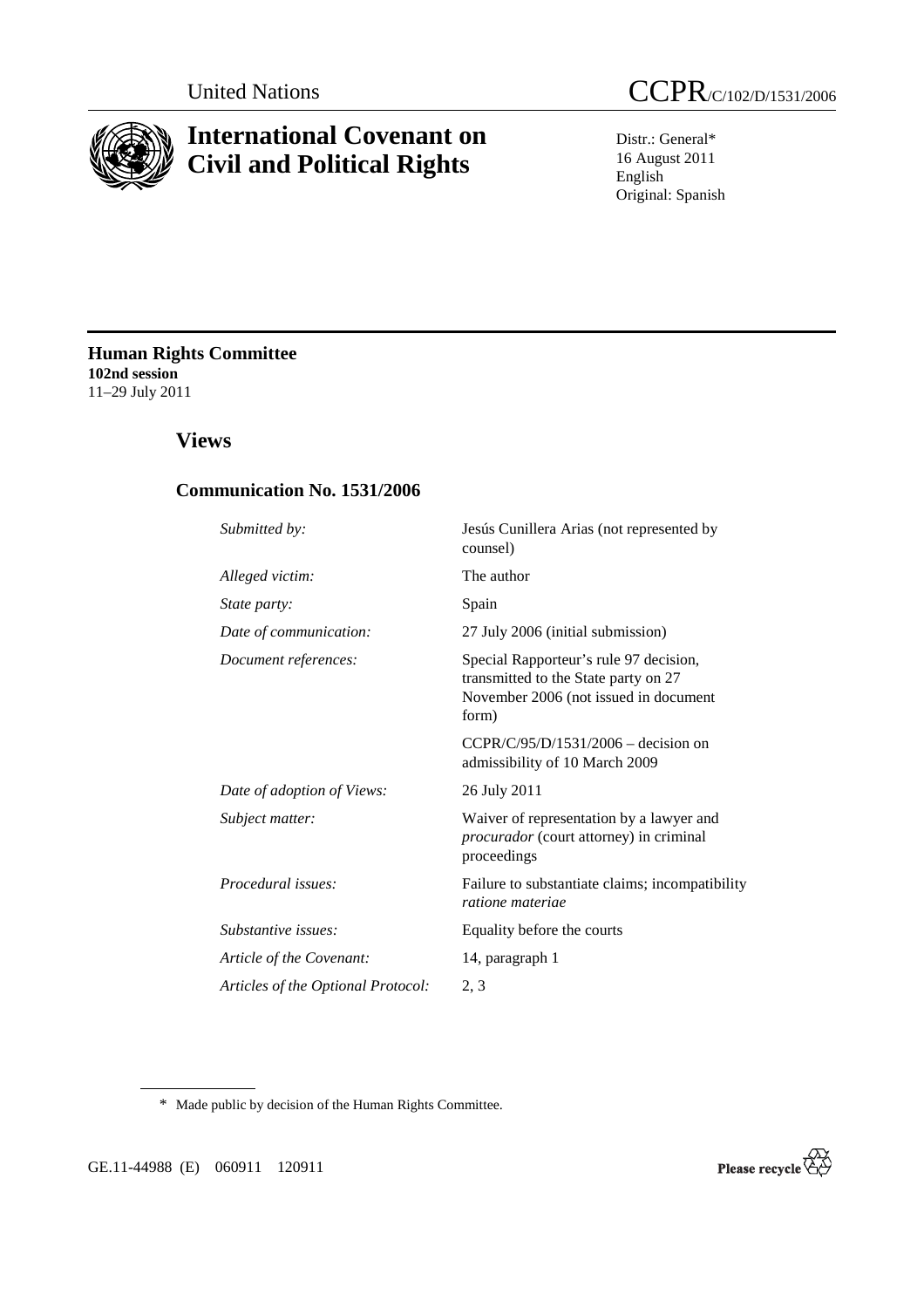On 26 July 2011, the Human Rights Committee adopted the annexed draft as the Committee's Views under article 5, paragraph 4, of the Optional Protocol in respect of communication No. 1531/2006. The text of the Views is appended to the present document.

[Annex]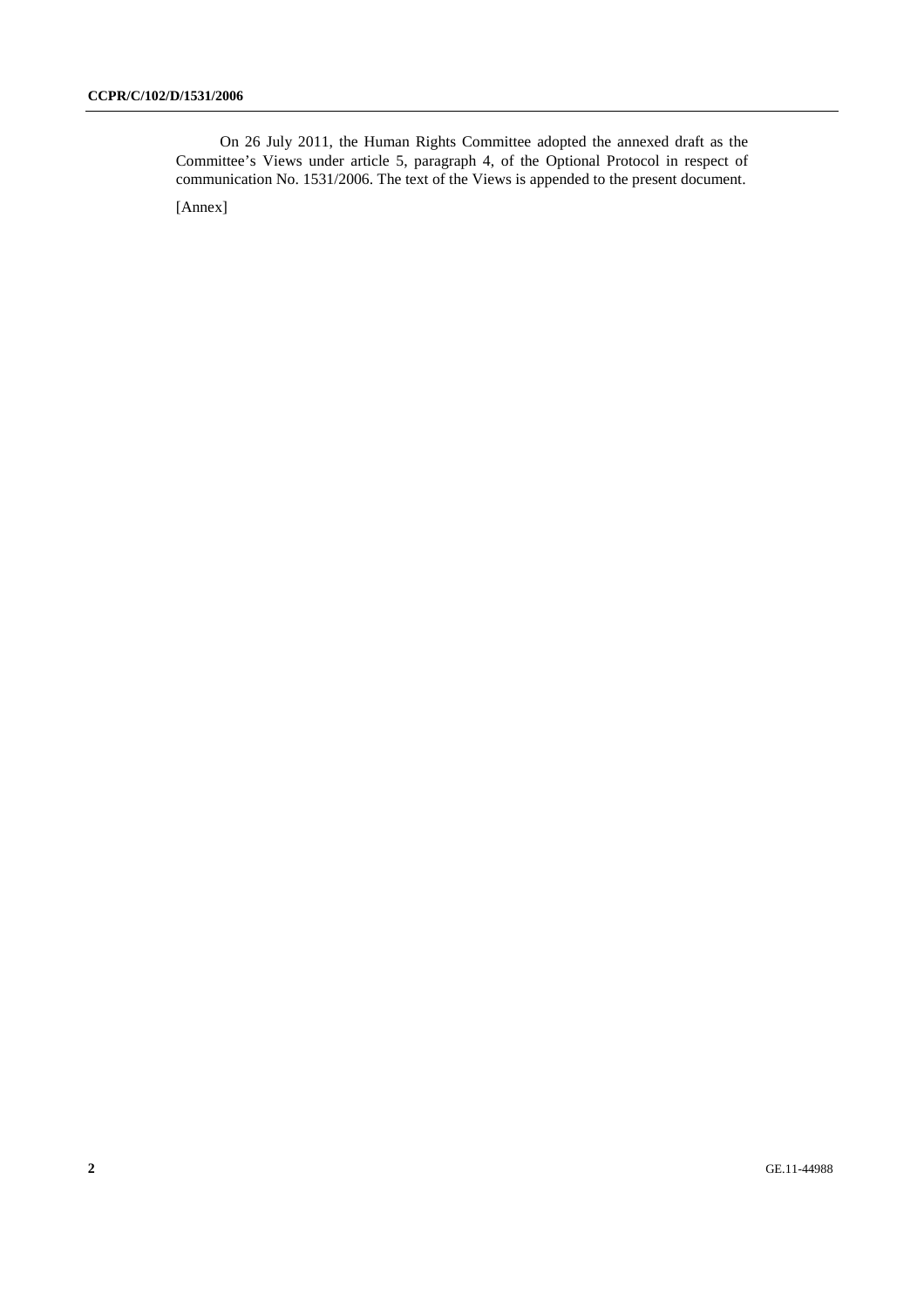## **Annex**

# **Views of the Human Rights Committee under article 5, paragraph 4, of the Optional Protocol to the International Covenant on Civil and Political Rights (102nd session)**

concerning

### **Communication No. 1531/2006**\*

| <i>Submitted by:</i>       | Jesús Cunillera Arias (not represented by<br>counsel) |
|----------------------------|-------------------------------------------------------|
| Alleged victim:            | The author                                            |
| <i>State party:</i>        | Spain                                                 |
| Date of communication:     | 27 July 2006 (initial submission)                     |
| Decision on admissibility: | 10 March 2009                                         |

*The Human Rights Committee*, established under article 28 of the International Covenant on Civil and Political Rights,

*Meeting* on 26 July 2011,

*Having concluded* its consideration of communication No. 1531/2006, submitted to the Human Rights Committee under the Optional Protocol to the International Covenant on Civil and Political Rights,

*Having taken into account* all written information made available to it by the author of the communication and the State party,

*Adopts* the following:

### **Views under article 5, paragraph 4, of the Optional Protocol**

1.1 The author of the communication, dated 27 July 2006, is Jesús Cunillera Arias, a Spanish national who claims to be the victim of a violation by Spain of articles 2, paragraphs 1 and 2; 14, paragraphs 1 and 3 (b) and (d); 16; and 26 of the Covenant. The Optional Protocol entered into force for the State party on 25 April 1985. The author is not represented by counsel.

1.2 On 31 March 2007, the Special Rapporteur on new communications and interim measures, acting on behalf of the Committee, granted the State party's request to consider the admissibility of the communication separately from the merits.

<sup>\*</sup> The following members of the Committee participated in the consideration of the present communication: Mr. Lazhari Bouzid, Ms. Christine Chanet, Mr. Ahmad Amin Fathalla, Mr. Cornelis Flinterman, Mr. Yuji Iwasawa, Ms. Helen Keller, Mr. Rajsoomer Lallah, Ms. Iulia Antoanella Motoc, Mr. Gerald L. Neuman, Mr. Michael O'Flaherty, Mr. Rafael Rivas Posada, Sir Nigel Rodley, Mr. Fabian Omar Salvioli, Mr. Krister Thelin and Ms. Margo Waterval.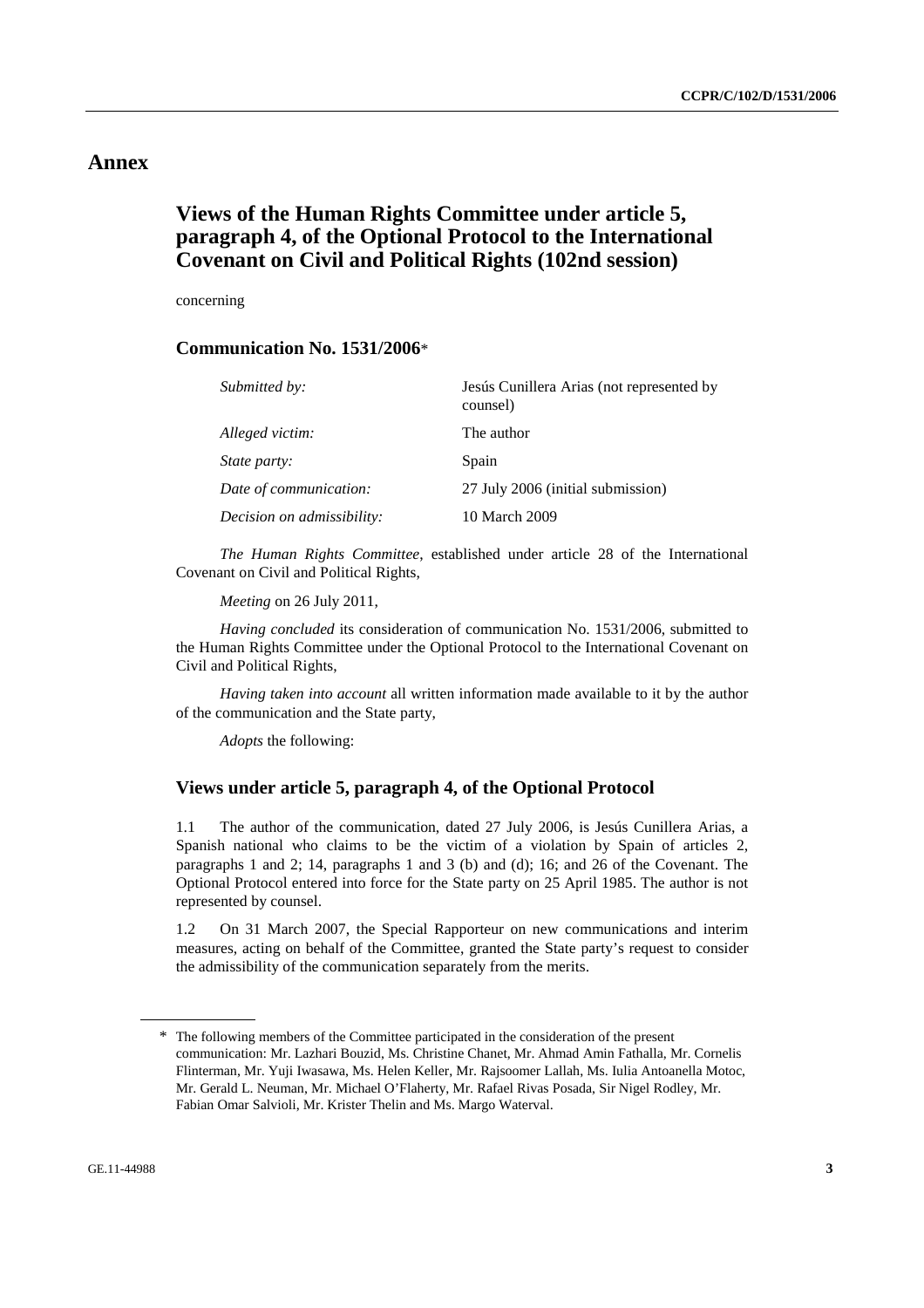#### **The facts as submitted by the author**

2.1 On 21 November 2002, the author filed a complaint with Madrid Investigating Court No. 13 alleging negligence — defined as a criminal offence under article 467.2 of the Criminal Code<sup>1</sup> — on the part of the court-appointed lawyer and *procurador* (court attorney) in a civil suit in which he was the plaintiff. Their appointment was a legal requirement and the author did not have confidence in them. They never informed him of the status of the proceedings; they never consulted with him; they failed to contest an appeal; and, in the pretrial hearing, they prevented the author from intervening and presenting evidence.

2.2 After summoning the parties to give their statements, Investigating Court No. 13 issued a stay of proceedings, without notifying the author, whose new lawyer did not challenge the decision or give him any information. The author requested a copy of the proceedings, but his request was denied.

2.3 On 1 May 2003, the author filed an application for review (*reposición*) of the decision to stay proceedings, in which he invoked, inter alia, article 6.3 (c) of the Council of Europe Convention for the Protection of Human Rights and Fundamental Freedoms (the right of all persons charged with a criminal offence to defend themselves in person). He argued, inter alia, that there was a requirement to act through a lawyer and a *procurador* only in civil and criminal proceedings but not in labour or administrative proceedings, despite the fact that the latter were often more complex. The author asked that his application be accepted — even though it was not lodged by a *procurador* — and requested the right to choose a lawyer from the roster to assist him but not to act for him, as he would act on his own behalf in all trial proceedings without the need for the lawyer's signature; he also asked for an up-to-date copy of the judicial proceedings. His application was rejected on 17 June 2003 on the grounds, inter alia, of an irregularity relating to court appearances (*defecto de personificación*) owing to his failure to comply with the provisions of article 118 of the Criminal Procedure Act.

2.4 On 23 June 2003, the author submitted another application to Investigating Court No. 13, this time a request for review (*reforma*) and, in the alternative, an appeal (*apelación*), but the application was rejected on 26 June 2003. The author filed complaint proceedings (*queja*) with the Madrid Provincial High Court, but these were dismissed on 10 November 2003. The Court pointed out that, for an individual to bring a criminal or civil action, article 761 of the Criminal Procedure Act requires the intervention of a *procurador* and lawyer and that this is a binding procedural requirement that entails no infringement of international treaties or laws. The Court dismissed the complaint proceedings because the author failed to comply with this requirement. An application for reconsideration (*súplica*) of this decision was declared inadmissible on 15 January 2004.

2.5 The author instituted *amparo* proceedings before the Constitutional Court, invoking article 6, paragraph 3 (c), of the Convention for the Protection of Human Rights and Fundamental Freedoms, under which persons charged with a criminal offence have the right to defend themselves in person. He requested annulment of the previous judicial decisions preventing him from exercising his right to legal counsel of his own choosing and to appear on his own behalf to plead his own defence, assisted, but not replaced, by that counsel. On 20 June 2005, the Court declared his appeal inadmissible on the ground that the

<sup>&</sup>lt;sup>1</sup> Article 467.2: "Any lawyer or *procurador* who by act or omission manifestly prejudices the interests entrusted to him/her shall be liable to a 12 to 24-month fine and one to four years' specific disqualification from employment, public office or professional practice or function. If such act or omission was the result of serious negligence, the penalties shall be a 6 to 12-month fine and specific disqualification from professional practice for six months to two years."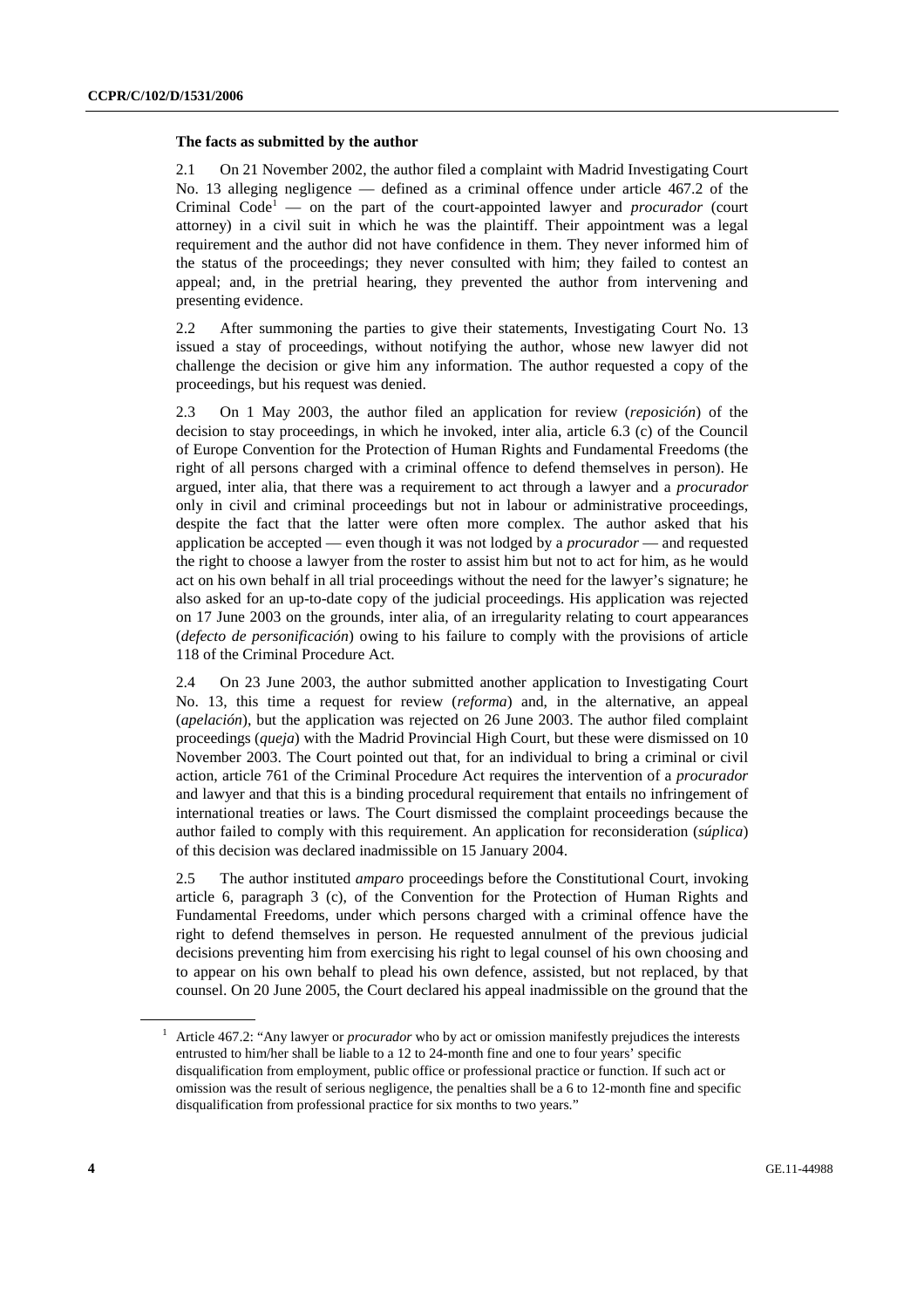author had failed to meet the requirement under article 81, paragraph 1, of the Constitutional Court Organization Act for actions before the Court to be conducted through the intermediary of a *procurador* and for the defence to be provided or overseen by a lawyer.

#### **The complaint**

3.1 The author alleges that the facts described constitute a violation of articles 2, paragraphs 1 and 2; 14, paragraphs 1 and 3 (b) and (d); 16; and 26 of the Covenant. He maintains that Spanish law denies citizens the right to appear on their own behalf before civil and criminal courts and requires them to appoint a legal representative who is "imposed on them" without their consent. Furthermore, it offers no legal redress against a representative who does not act in good faith, since that requires direct knowledge of the judicial proceedings, which the client is denied.

3.2 The author points out that the right to appear on one's own behalf should apply equally to all parties in the proceedings, not only the accused. The author does not reject the assistance of a lawyer, provided that he can choose one himself, that the lawyer does not claim to act for him, and that the author can conduct his case in court himself, be notified of all procedures and take issue with his lawyer, that is, be free to act as he chooses in the defence of his rights.

#### **State party's observations on admissibility**

4.1 In its note verbale dated 31 January 2007, the State party contests the admissibility of the communication for lack of substantiation. It points out that, since the author has not been charged with a criminal offence, article 14, paragraph 3, of the Covenant is not applicable. Moreover, the Covenant does not recognize a right to institute proceedings, whether civil or criminal, without legal counsel. This matter falls outside the scope of the Covenant, which refers exclusively to assistance to persons charged with a criminal offence, a situation the author has never been in.

4.2 The State party draws attention to various communications addressed to the Committee alleging a violation of article 14, paragraph 1, and article 26 of the Covenant on the ground of having been denied the right to appear before the Constitutional Court without being represented by a *procurador* – a requirement not imposed on applicants who are qualified lawyers. The State party recalls that the Committee declared these communications<sup>2</sup> inadmissible because, accepting the Constitutional Court's argument, it found that the requirement for a *procurador* reflects the need for a person with knowledge of the law to be responsible for handling an application to that Court.

#### **Author's comments on the State party's observations on admissibility**

5.1 On 3 July 2007, the author transmitted his comments on the State party's observations. He repeats that the right to defend oneself in person, as with any other right, must apply to all parties in the proceedings, not only the accused. In this connection, he invokes the principle of equality before the courts under article 14, paragraph 1, and the prohibition of discrimination contained in article 26 of the Covenant.

<sup>2</sup> Communication No. 865/1999, *Alejandro Marín Gómez v. Spain*, Views adopted on 22 October 2001, para. 8.4; communication No. 866/1999, *Marina Torregrosa Lafuente et al. v. Spain*, Views adopted on 16 July 2001, para. 6.3; and communication No. 1006/2001, *José Antonio Martínez Muñoz v. Spain*, Views adopted on 30 October 2003, para. 6.4.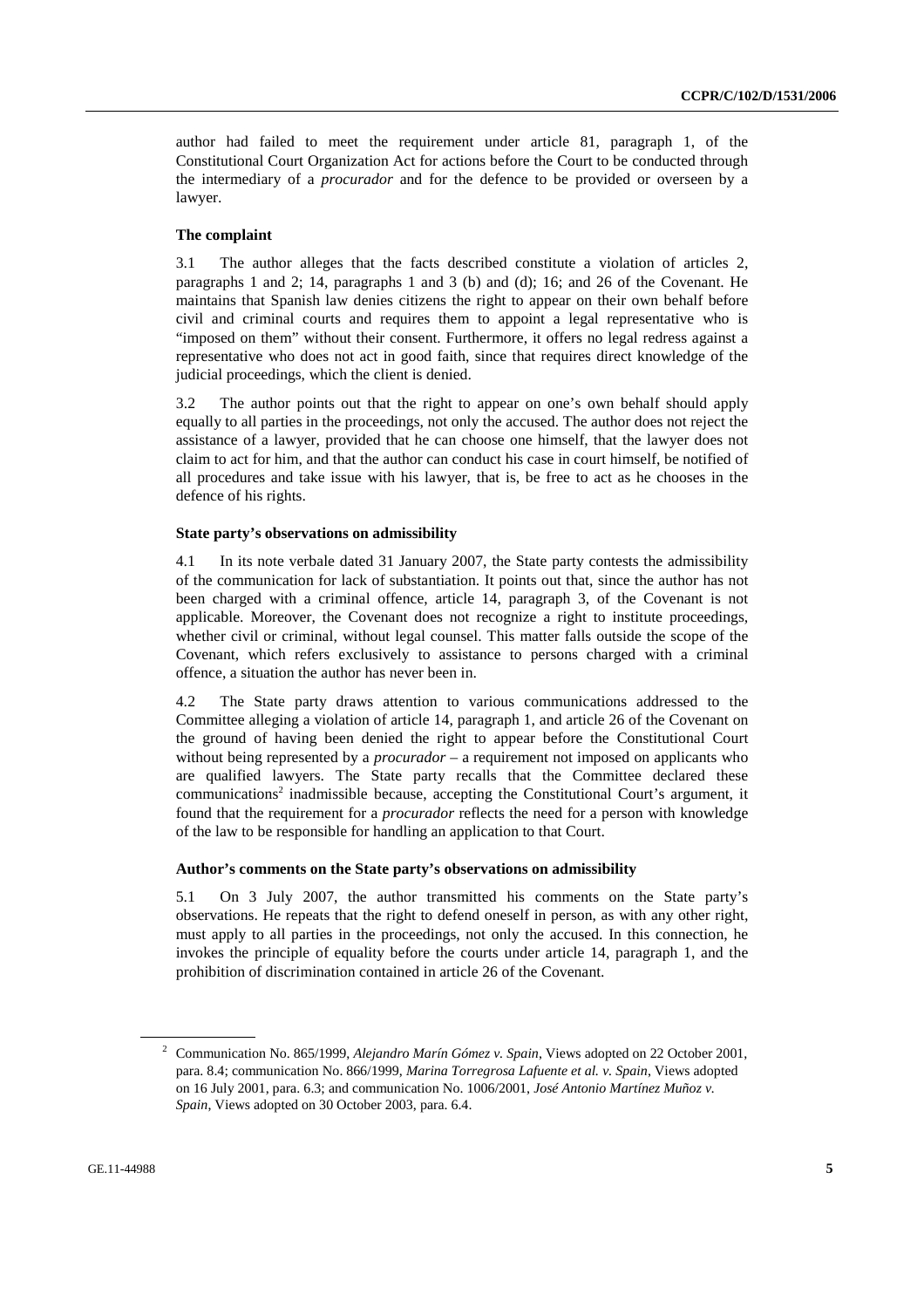5.2 The author points out that the decisions of the Committee cited by the State party are not applicable in the present case, as this case concerns the right to defend oneself in person before a criminal court. Spanish civil and criminal procedural law expressly and without exception denies all citizens, including practising lawyers, the right to defend themselves in person. The decisions cited by the State party refer only to *amparo* proceedings in the Constitutional Court, which has its own rules.

#### **The Committee's decision on admissibility**

6.1 The Human Rights Committee considered the admissibility of the communication on 10 March 2009 at its ninety-fifth session.

6.2 The author maintains that, under Spanish procedural law, he was not permitted to act on his own behalf before the civil or criminal courts without the assistance of a lawyer and a *procurador* or to participate actively in the trial in which he was a party when the courtappointed lawyer and *procurador* failed to defend his interests. The author maintains that these facts constitute a violation of articles 2, paragraphs 1 and 2; 14, paragraphs 1 and 3 (b) and (d); 16; and 26 of the Covenant. The Committee was of the view that, for the purposes of admissibility, the author had not sufficiently substantiated his claim of a violation of articles 2, paragraphs 1 and 2; 16; and 26. It consequently found this part of the communication inadmissible under article 2 of the Optional Protocol.

6.3 As to the author's complaint under article 14, paragraph 3 (b) and (d), the Committee recalled that these provisions recognize rights that are applicable only to persons accused of a criminal offence. Given that the author does not fall into this category, he cannot invoke them. The Committee consequently found this part of the communication to be incompatible *ratione materiae* with the provisions of the Covenant and thus inadmissible under article 3 of the Optional Protocol.

6.4 The author also invokes article 14, paragraph 1, and maintains, inter alia, that the right to appear on one's own behalf must be applied equally to all parties in the proceedings, not only the accused. The Committee considered that the author had substantiated that complaint sufficiently for the purposes of admissibility and that the complaint raises issues related to the right of all persons to a fair hearing by a court of law. Moreover, the facts in the present communication differ from those presented in other communications, where what was at issue was the requirement to be represented by a *procurador* before the Constitutional Court. Since there were no other obstacles to admissibility, the Committee considered this part of the communication to be admissible.

#### **State party's observations on the merits**

7.1 On 2 October 2009, the State party submitted its observations on the merits of the communication. It asks the Committee to reject the communication as domestic remedies have not been exhausted and there has been no violation of the Covenant.

7.2 According to the State party, if it is accepted that an application is obligatory when filing for *amparo* — as implied in the decision on admissibility and accepted by the Committee in previous communications — since the author did not heed the request by the Constitutional Court that he be represented by a *procurador* and assisted by a lawyer and the application was declared inadmissible, it is clear that domestic remedies have not been exhausted in this case. They can only be said to have been exhausted when the complaint that is the subject of the application has been rejected by the Constitutional Court. If the Constitutional Court has legitimately and correctly demanded an application, with no violation whatsoever of the Covenant, the author has not exhausted domestic remedies for any complaint under article 14, paragraph 1.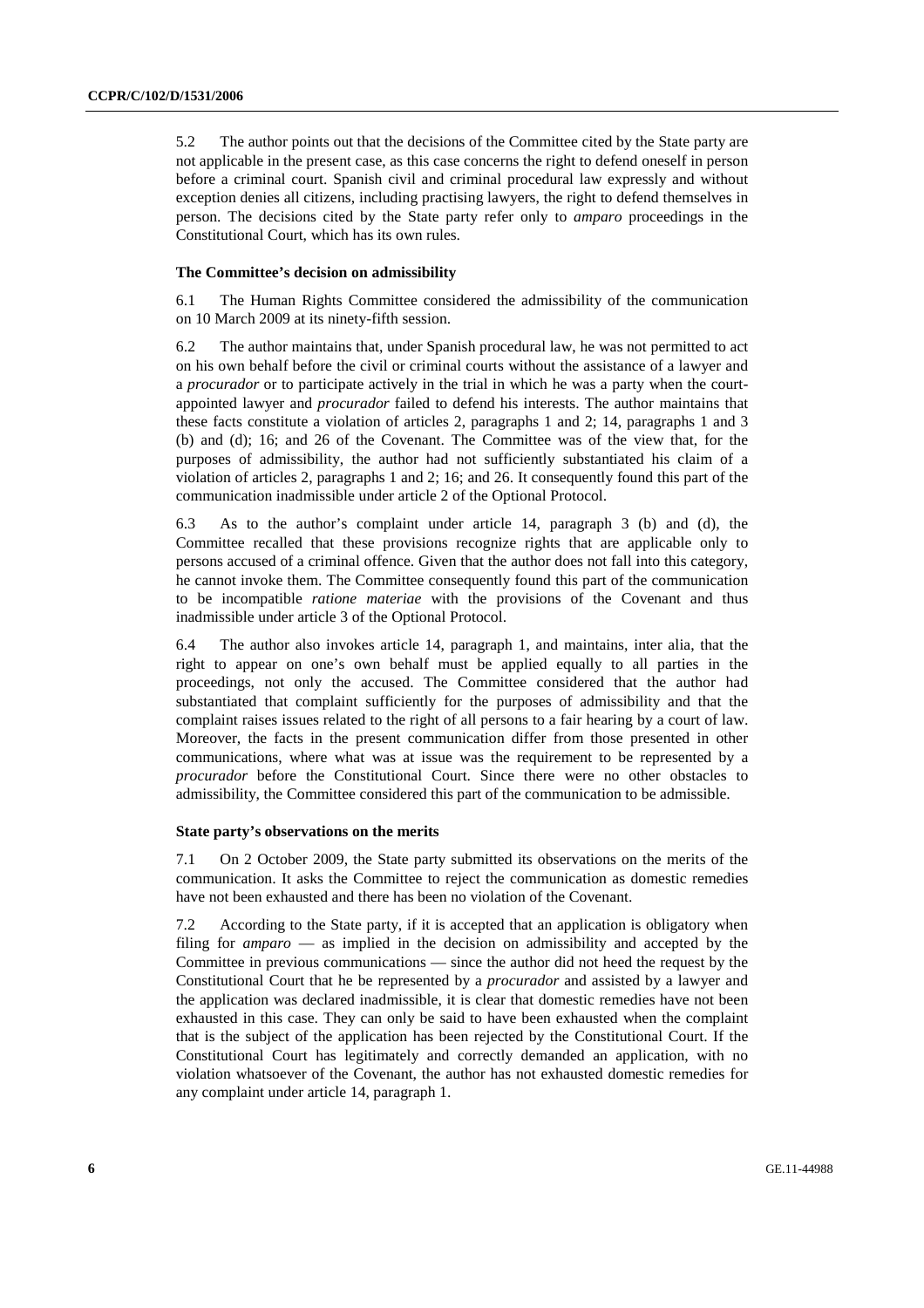7.3 Notwithstanding the above, it should be recalled that the author filed a complaint for alleged professional errors by the lawyer and *procurador* assigned to him by the court for a civil suit in which he was the plaintiff. It is debatable whether what the author claims to have been professional errors — without producing even minimal evidence — were in fact errors. The errors referred to in his complaint concern an irregularity in the application because of lack of proxy — the intention being to prevent the other party from being heard — the remedy for which is well known to legal professionals, and a procedural formality in the hearing where, as the author expressly admitted in his complaint, he was able to appear on his own behalf. He claims to have been prevented from doing so, but does not specify how. Nor does he provide any information on the outcome of the civil suit or the remedies available to him in that connection. The scant information he does provide on this is contained in the criminal complaint filed by him and is offered for the sole purpose of attacking what he calls the representative "imposed on him". The author only tried to exercise his right to defend himself in criminal proceedings instituted on the basis of his complaint, which did not involve a lawyer at all and that bore only his own name and signature.

7.4 According to the State party, filing a complaint is not an appropriate action to establish the complainant as a party to criminal proceedings, which must be pursued by law in the case of alleged offences like the ones claimed by the author. It is simply an act that brings to the attention of the judicial authority a claim that an offence has been committed, but it does not confer on the complainant the status of prosecutor (*parte acusadora*). Citizens can become a party to criminal proceedings by means of a criminal accusation (*querella*), but there is no record of the author having filed one. What the file before the Committee does contain is a complaint document signed exclusively by the author. In view of this, it can be stated that the author was not even a party to the proceedings in which he claimed to have been conducting his own defence and which were not intended to determine rights and obligations of a civil nature but to investigate ex officio and possibly sanction an alleged offence. The author's status was simply that of a complainant, not a party to the proceedings, which were criminal proceedings in which he did not appear in person either with or without the assistance of a lawyer and in which no one had to assist him as he was not a party to the proceedings.

7.5 The State party points out that no one has a right to have a person convicted of a criminal offence and that the Covenant does not require that individuals be able to act as prosecutors in criminal proceedings. Apart from the fact that the alleged errors attributed to his lawyer in the civil suit are debatable, the author's complaint gave rise to criminal proceedings that were followed up on ex officio and in which the judge found no offence had been committed. There are no objective facts to support the claim that there has been a violation of article 14, paragraph 1, of the Covenant, either in the civil suit (on which no information is provided that would allow that conclusion to be drawn) or in the criminal proceedings.

#### **Author's comments on the State party's observations on the merits**

8.1 On 14 February 2010, the author submitted comments on the State party's observations. He says that the Constitutional Court never grants *amparo* to individuals claiming their right to defend themselves in person in criminal or other courts, despite the Committee's decision concerning communication No. 526/1993, in which the Committee concluded that the author's right to defend himself in person had not been respected, in violation of article 14, paragraph 3 (d), of the Covenant.<sup>3</sup> Citizens can only appear on their

<sup>3</sup> Communication No. 526/1993, *Michael and Brian Hill v. Spain*, Views adopted on 2 April 1997,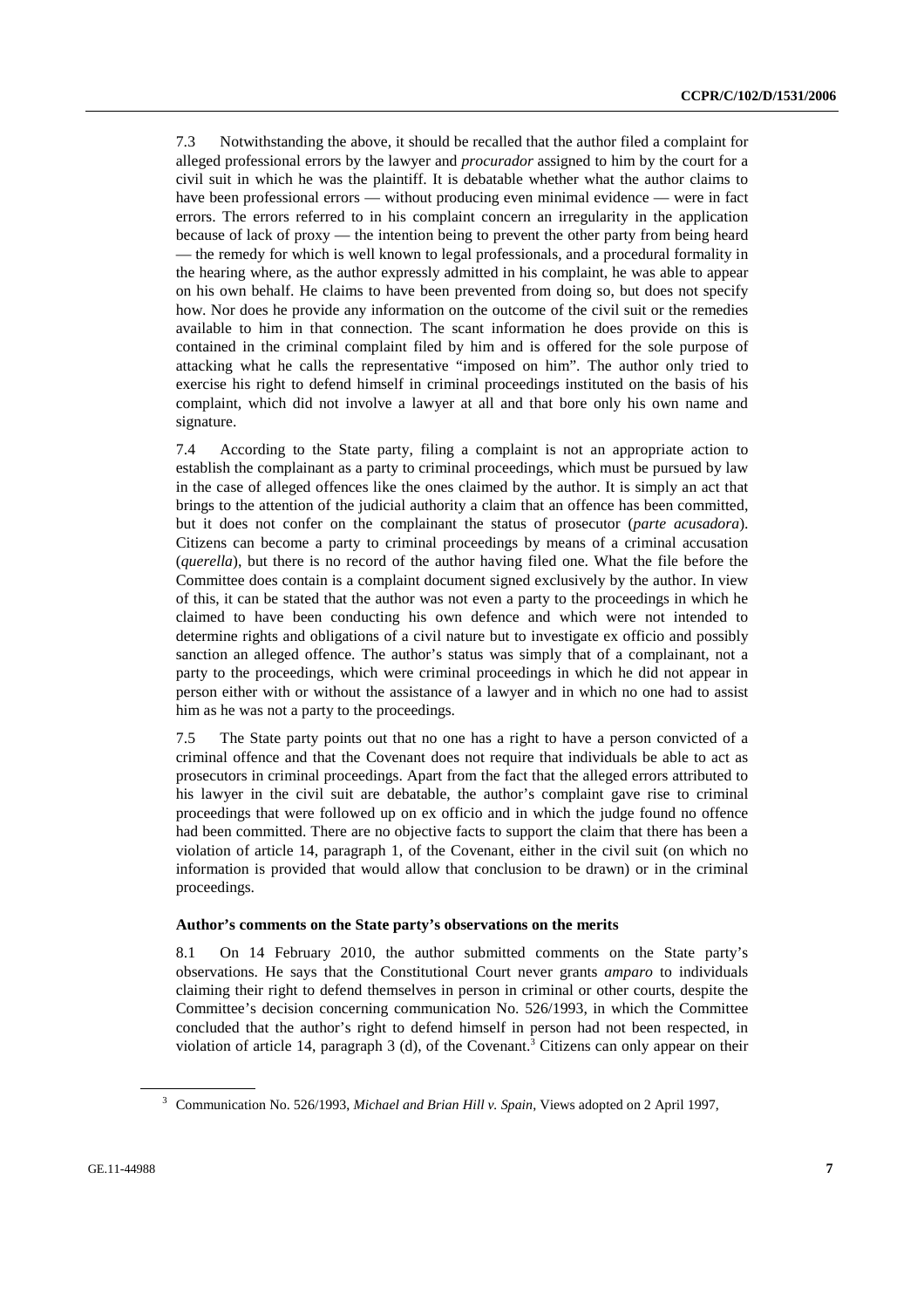own behalf or on behalf of someone else in labour courts, irrespective of the importance or nature of the matter in question. This applies even in conflicts concerning groups that affect many individuals, which are far more important to society than most of the trivial disputes between individuals in civil cases or the frequently irrelevant minor offences dealt with by the criminal courts.

8.2 In a State governed by the rule of law, a representative cannot be imposed on citizens against their will, since every power of attorney is voluntary, and without consent no legal act or right exists. A representative imposed on a person takes over the case without consulting or passing on information on the judicial proceedings or responding to any of the requests of the client, who loses all oversight or control of the proceedings to which he or she is a party. It is not possible to take legal action against a representative who does not act in good faith, since that requires direct knowledge of the judicial proceedings.

8.3 The author reiterates that he filed a complaint about a lawyer and *procurador* assigned to him in a civil suit; their appointment was a legal requirement and he had no confidence in them. Neither of the two ever informed him of the status of the proceedings or consulted with him about anything; they did not contest a groundless appeal by the defendant and prevented the author from speaking at the pretrial hearing. On the basis of his complaint about these matters, Madrid Investigating Court No. 13 instituted preliminary proceedings. The court dismissed the case after doing no more than summoning the defendants and the author to make a statement, without notifying the author, whose new court-appointed lawyer and *procurador* did not challenge the decision or give him any information. The author requested a copy of the proceedings to find out what their status was, but this information was denied him. In view of this, he asked to be allowed to appear on his own behalf with the assistance of a lawyer of his choice, but his request was rejected. The Madrid Provincial High Court allowed his complaint proceedings, without denying his rights to appear and defend himself. However, its decision complied with domestic law, denying the applicability of the Covenant. The Constitutional Court subsequently rejected the application for *amparo*, stating that the right to defend oneself is central to the right to a defence and must be considered crucial from a constitutional viewpoint and that it is an essential component of fundamental rights. The author also states that the European Court of Human Rights has unequivocally reaffirmed that the right to defend oneself includes the power to actually conduct one's own defence, give instructions to lawyers, question witnesses and exercise the other prerogatives inherent in that right.

8.4 The author states that the right to defend oneself in person, like any other right, must apply equally to all citizens who are a party to proceedings, not just to one party, in accordance with article 14, paragraph 1, of the Covenant.

#### **Issues and proceedings before the Committee**

#### *Consideration of the merits*

9.1 The Human Rights Committee has considered the present communication in the light of all the information made available to it by the parties, in accordance with article 5, paragraph 1, of the Optional Protocol.

9.2 The Committee must decide if the requirement that the author be represented by a lawyer and a *procurador* in criminal proceedings in which he is the complainant contravenes article 14, paragraph 1, of the Covenant. The Committee takes note of the observations made by the State party concerning the existence of jurisprudence on this

para. 14.2.